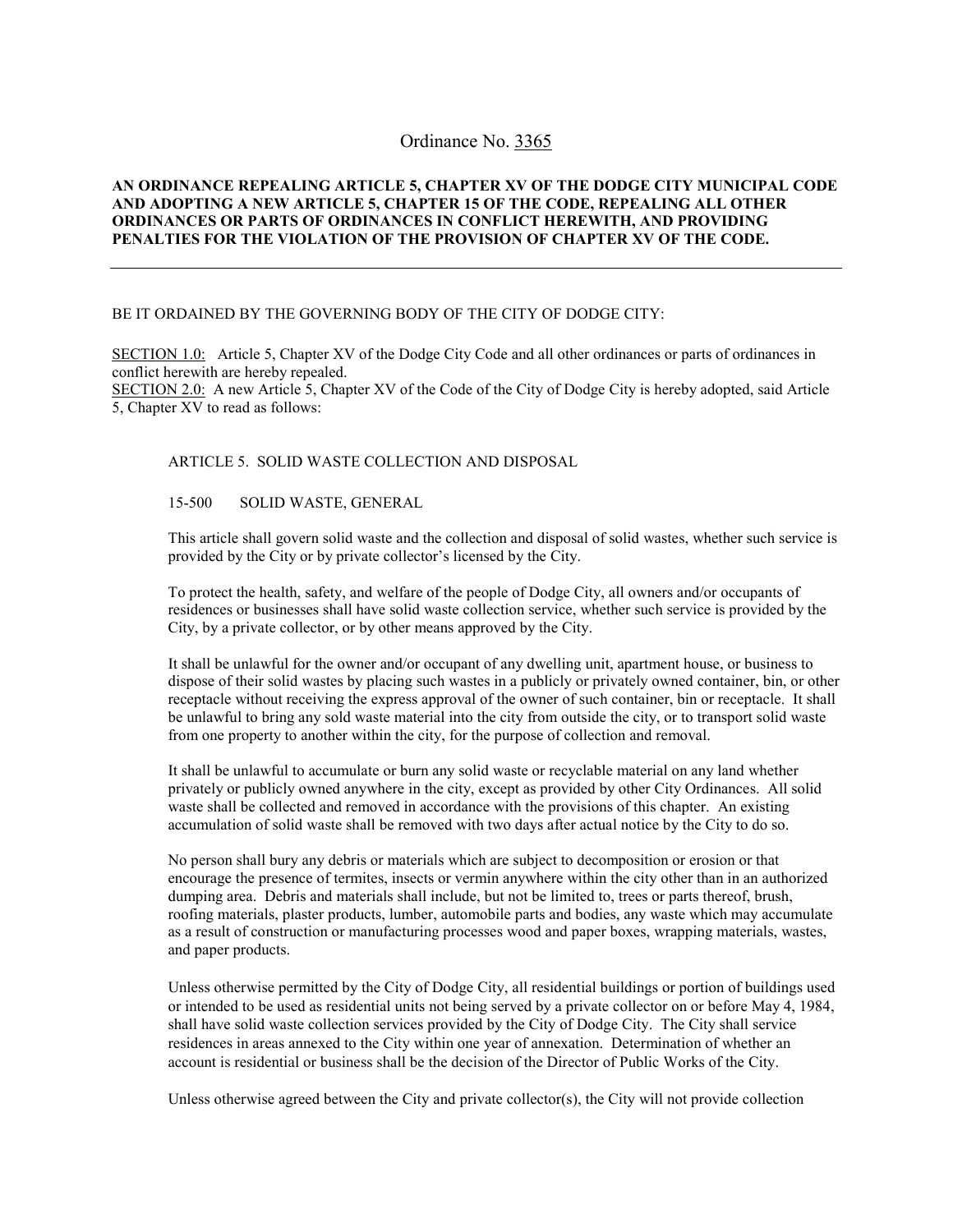to business or industrial accounts.

It shall be unlawful for any person to enter a dumpster or polykart for any reason unless the person doing so is the user of the dumpster or has been authorized to do so by the Sanitation Foreman. Solid waste shall become the property of the City when placed by the consumer for collection in an approved container provided by the City of Dodge City.

15-501. DEFINITIONS. For the purpose of this article, the following words and phrases shall have the meanings respectively ascribed to them:

AUTHORIZED private solid waste hauler shall mean any person duly qualified and operating under a license issued by the City in accordance with the provisions of this article or the licensee's duly authorized representative.

BIN, CART, DUMPSTER, KART OR POLYKART means any container that is owned by the City or licensed trash provider and provided to the customer for the collection and removal of garbage.

BUSINESS shall mean any building or portion thereof which does not fall under the definition of residential.

CREW means Community Recycling Environmental Waste. This Division is responsible for all recycling efforts for the City of Dodge City.

CONSTRUCTION DEBRIS means discarded building materials and rubble including but not limited to earth, cement, brick, wire, cans, flooring material, lumber, plaster, roofing materials and any other waste resulting from construction, remodeling, repair or demolition of any structure or pavement.

CUSTOMER shall mean the utility service account holder of record.

PERSON shall mean natural persons and all corporations, partnerships, associations and all other types and kinds of organizations and entities, without limitation.

RESIDENTIAL shall mean any building or portion thereof which is designed, built, rented, leased, let or hired out to be occupied as a home, and/or sleeping place. This shall include, but not be limited to singlefamily homes, apartments, duplexes, boarding houses. For the purpose of this definition, hotels and motels are not considered to be residential.

(1) Dwellings shall include all single family dwellings and duplexes or two-family dwellings. (2) Apartments shall be all residential buildings, except hotels and motels, having three or more separate living units.

SOLID WASTE shall mean garbage, refuse and trash as defined herein as:

Brush shall mean small quantities of tree trimmings or branches that can be loaded manually by a single person. Large accumulation or branches too large for manual pickup will be considered bulky material.

Bulky Material means refuse in quantities exceeding those normally collected and may include such items as rocks, bricks, concrete and other building materials, furniture, fixtures, plumbing, plastic and metal objects, appliances, white goods and tree limbs.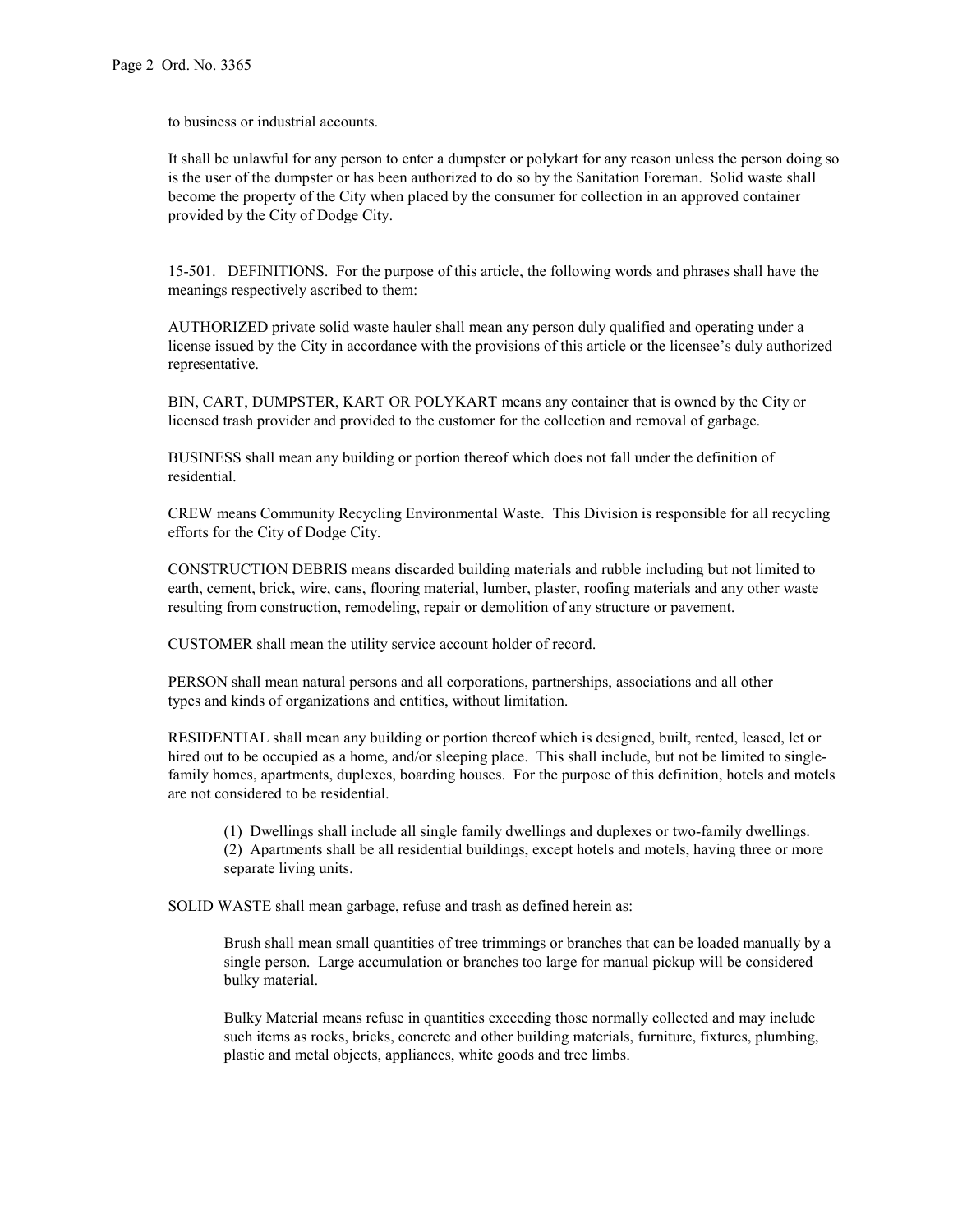Garbage means any waste accumulation of animal, fruit or vegetable matter used or intended for food and any waste, which accompanies the preparation, handling or storage of food. Animal carcasses or animal parts resulting from butchering or rendering shall not be considered garbage.

Hazardous Material shall included items such as lead batteries, waste oil, paint, pesticides, fertilizers and other items that may be disposed of at the county's household hazardous waste facility.

Household Trash means all solid waste such that would fit into a 30 gallon type trash bag emanating from a residence, excluding garbage, metal goods, construction debris, yard trash, hazardous materials, brush, bulky materials, appliances and white goods.

Metal goods means discarded equipment, furnishings and building supplies made primarily of a metallic substance such as aluminum, iron, steel and copper. Appliances such as stoves, refrigerators, washing machines and dryers shall be considered white goods materials.

Recyclable material means glass, plastic, metal and paper waste generated by either a household or business that is capable of being recycled by the City of Dodge City and is on CREW's list of acceptable material.

White goods means appliances such as stoves, refrigerators, dishwashers, washing machines and dryers.

Yard waste shall mean grass clippings, leaves, weeds and garden waste which can be composted.

Solid wastes as used herein shall not include earth and wastes from building construction or remodeling operations, rocks, concrete, solid dry wastes resulting from industrial or manufacturing processes or operations, tires, ashes, hazardous waste, medical waste or other materials that cannot be disposed of at the Ford County Landfill.

#### 15-502. ENFORCEMENT AND PENALTY

It shall be unlawful for any person to fail, neglect or refuse to comply with and abide by each provision of this chapter or any lawful order of the supervisor/code enforcer. The performance on each day of any prohibited act or practice, or the failure to perform on each day any required act or practices, shall constitute a separate offense and shall be punishable as such.

#### 15.503. RATES FOR SOLID WASTE SERVICE

Rates for collection of solid waste for all residents of the City shall be set by resolution and published one time in the official city newspaper.

- (a) Special fees. In addition to the base rates provided, there shall be an additional charge in those cases where the Sanitation Department personnel must collect any type of solid waste at a location other than an alley, curb, or other normal solid waste vehicle collection point. Sanitation department personnel shall not collect solid waste located more than 80 feet from a normal vehicle collection point (without imposing a special handling fee).
- (b) Special Handling. Special handling costs, as determined by the Director of Public Works and approved by the Governing Body, shall be charged to those customers for whom the Solid Waste Collection personnel must spend extra time, use special equipment or where special conditions warrant the imposition of special handling fees to cover the costs of collecting and disposing of large accumulations of demolition debris, large amounts of tree trimmings by one or more owner or residents, and similar circumstances.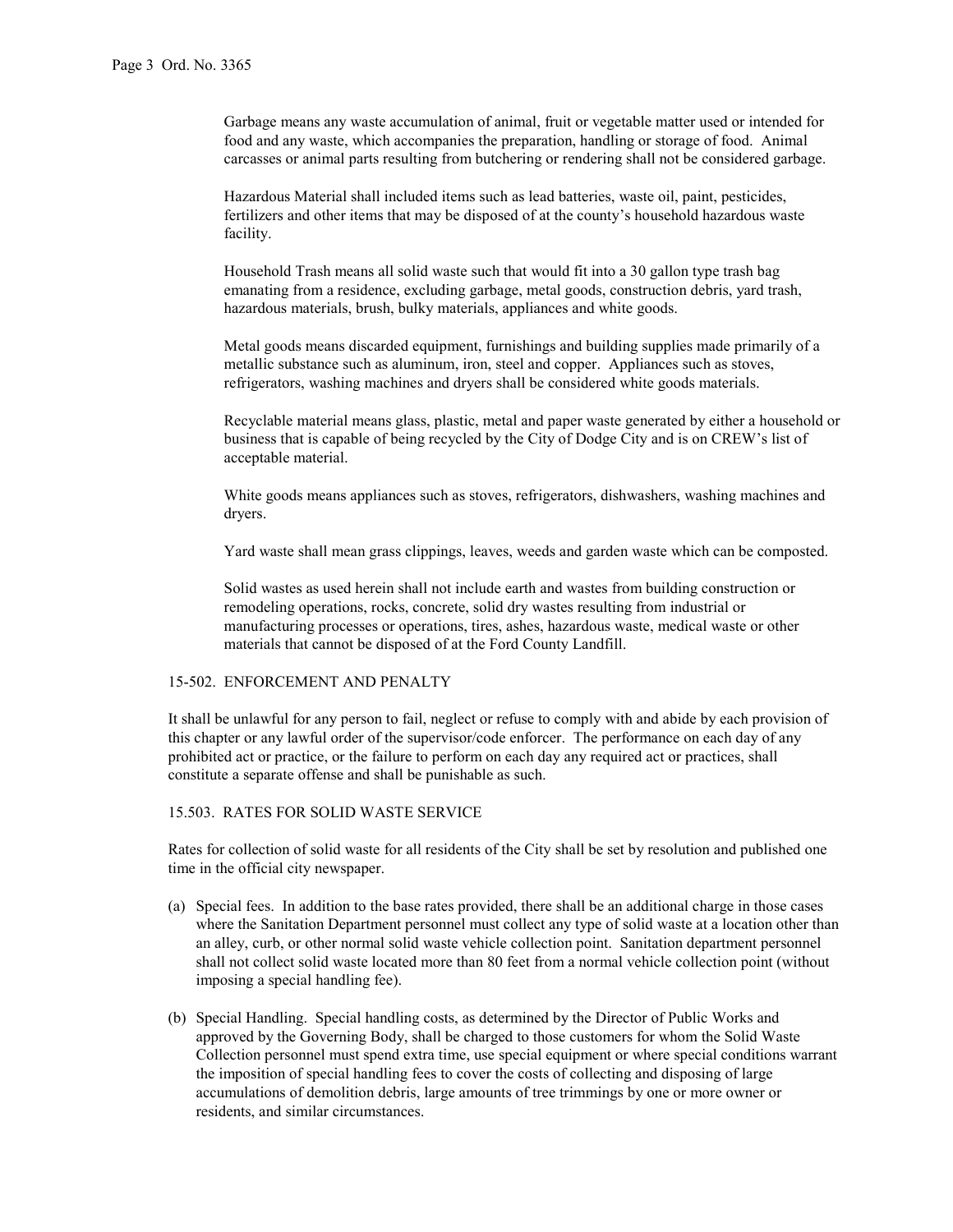Where the use of City-owned containers causes unusual wear or damage to the containers, a special fee based on an accelerated depreciation shall be levied against such user to ensure adequate funds for maintenance and replacement of such containers.

The Director of Public Works shall determine the rates to be charged for any special conditions not included in the above rates.

#### 15-504. OCCUPANT AND OWNER RESPONSIBLE FOR COMPLIANCE

The occupant and the owner of real property served with solid waste removal by the City or by other approved private solid waste collectors are jointly and individually responsible for compliance with the provisions of this chapter. Consumers shall correct all violations within 24 hours of notification by the City. If an inspection reveals that a violation continues beyond 24 hours, the City shall take such action as is necessary to abate the violation including code enforcement proceedings and prosecution.

## 15-504.1. DUTY OF BUSINESS OWNERS, OCCUPANTS.

Generally. The owner or occupant of any store or other place of business situated within the city shall exercise reasonable diligence at all times to keep his or her premises clean of wastepaper, wrapping paper, paper napkins, cartons, package containers, and other used or waste materials thrown or left on the premises by its customers, and to take reasonable measures to prevent the same drifting or blowing to adjoining premises.

Receptacles. Receptacles of sufficient size and number shall be placed on the premises accessible to the customers of such business where the above referred to articles of waste may be disposed of.

Signs. Each and every business establishment shall place upon its premises in a conspicuous place or places in close proximity to the receptacle or receptacles above referred to, a sign or signs which shall, in essence, convey to its customers a request that they use such receptacles for the disposal of waste material.

Level of Service. The owner or his agent of every mobile home park, multiple family dwelling, business establishment, industrial concern and all residential buildings shall subscribe to and utilize the services of either the City solid waste collection service or that of a private collector as described hereinabove.

Such service shall include the use of a publicly or privately owned container, bin, or other approved receptacle.

In the case of mobile home parks and multiple family dwellings, the owner or his agent shall provide a minimum of 0.75 cubic yard capacity for each mobile home space in the park or each living unit in the multiple family dwelling, located not more than 150 feet from each and every unit in the park or dwelling unless permitted otherwise by the city.

 No owner of any mobile home park or multiple family dwelling or any business or industrial concern shall allow old furniture, appliances, beds, boxes or other material to accumulate or to deposit such material on or about his premises or on any public way without having first made arrangements for the collection service to pick up and dispose of such material. Pick up arrangements may include the payment of appropriate fees.

## 15-504.2SAME; DUTY OF CUSTOMERS.

It shall be unlawful for any customer going upon the premises of another to in any manner dispose of wastepaper, wrapping paper, paper napkins, cartons, package containers, and other used or waste materials except in receptacles provided for such purposes.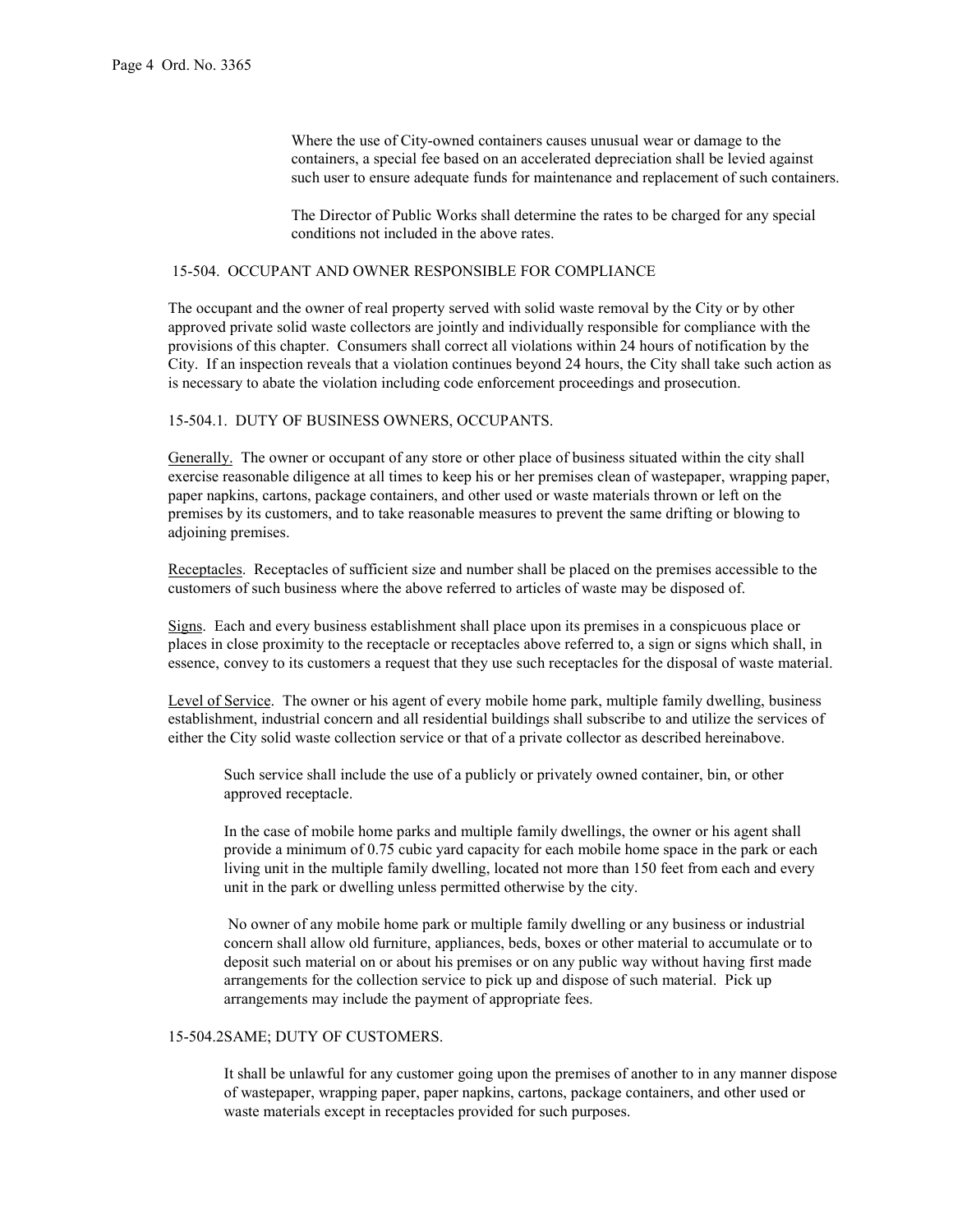#### 15-504.3SAME; LITTERING PROHIBITED.

It shall be unlawful for any person to throw, drop, place, cast, deposit or leave or cause to be thrown, dropped, placed, cast, deposited or left upon any public street, alley, sidewalk, park, thoroughfare or public place or upon any yard, lot or premises, either public or private, any filth of any kind, dirt, cans, trash, paper, containers, rubbish, bottles, wood shavings or debris, brush, tree trimmings, dung, excrement, compost manure, ashes or litter of any kind.

## 15-504.4 SAME; ACCUMULATION, COLLECTION, GENERALLY.

The emptying or disposing of any garbage, trash, refuse or rubbish, or the accumulation of any such matters, in any place within the City is hereby prohibited, and no one except the duly authorized agents and employees of the City shall collect garbage and refuse or empty cans containing garbage or refuse substances, or convey or transport garbage or refuse substances on the streets, alleys and public thoroughfares of the City, except as otherwise expressly provided hereinbelow in Section 15-509 of this Article.

DISPOSITION OF HEAVY ACCUMULATIONS. Heavy accumulations, such as brick, broken concrete, lumber, ashes, dirt and plaster, sand or gravel, automobile frames and parts, dead trees, and other bulky, heavy material, shall be disposed of at the expense of the owner or person controlling same under the supervision of the City.

DISPOSITION OF WHOLESALE ACCUMULATIONS. Places of wholesale accumulations, such as killing and dressing plants for fowl, wholesale fruit and vegetable houses, where the daily accumulation of kitchen garbage, trash and rubbish is more than the ordinary quantities, shall make special arrangements with the person furnishing solid waste collection for commercial and industrial firms. Such collections shall be subject to review by the Director of Public Works, and if the frequency of collection is found to be inadequate, the Director shall have the authority to direct the owner or operator of the business to have additional containers added and/or the collections made more frequently as the case may be.

DISPOSITION OF CERTAIN WASTES. Manure from cow lots, horse stables, poultry yards, pigeon lofts, and waste oils from garages or filling stations shall be disposed of at the expense of the party responsible for same under the direction of the Director of Public Works.

#### 15-506. BURNING PROHIBITED.

No garbage, trash or refuse shall be burned in the streets and alleys of the city under any circumstances, and no garbage, trash or refuse shall be burned on private property except by permission of the Fire Department in burners approved by the City.

## 15-507. PREPARATION AND DISPOSAL OF GARBAGE FOR RESIDENTIAL CUSTOMERS

Household trash and garbage shall be drained of all fluid and placed in bags for collection. Bags shall be airtight, securely tied and placed in the approved kart(s) or dumpster(s) for collection. Garbage must be placed in the karts or dumpsters for collection and removal by the City provider. When placed in a kart for collection, the kart and contents shall not weigh more than 150 pounds. Only approved containers that are provided by the City are to be used for the disposal of garbage. The kart is to be rolled out to the curbside by 7:00 a.m. on the morning of the collection day. The kart should not be placed upon any street or sidewalk nor within five feet of any wall, fence, guy wire, vehicle or other obstruction so as to impede collection.

The kart must be rolled back to the house and not left out on the curbside on days other than the day of pickup.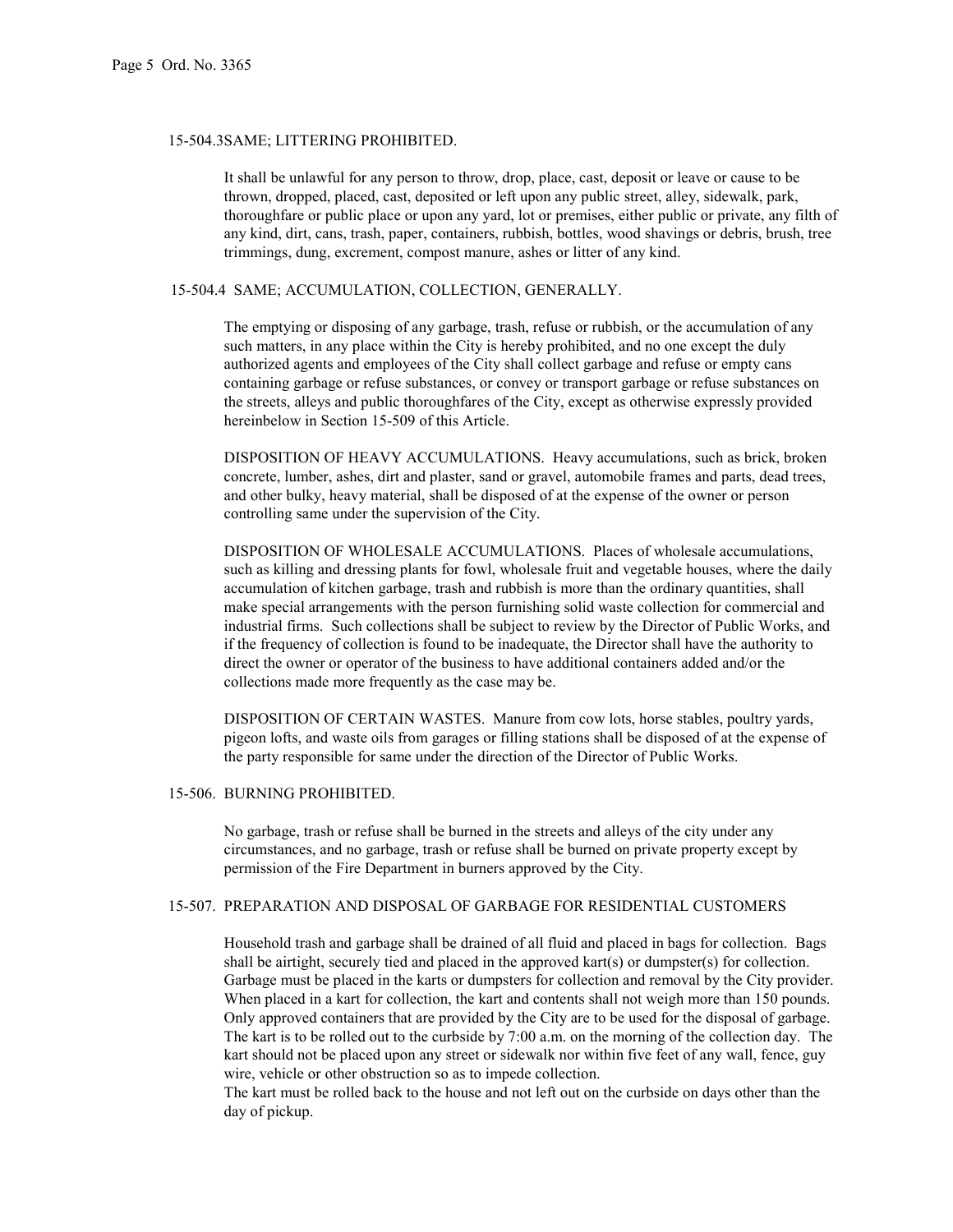The lid shall be secured at all times. The resident is responsible to keep the kart clean. The kart is not to be used for rocks, hot coals or ashes, heavy building materials, tree limbs, dirt, sod or hazardous materials.

Pet waste must be bagged.

Solid waste shall not be placed in the alleys.

Solid waste shall not be placed on or around the dumpster.

White goods, brush, yard waste, furniture, tires, etc., shall not be placed in either the kart or dumpster.

Those residents that are furnished a kart may reserve an additional kart should they not be able to contain their garbage in one kart. There will be an additional charge for each kart required. Residents that are provided a kart are responsible to pay the city for any kart that is lost. Residents shall not take the kart to another address when moving without making arrangements with the Public Works Department.

## PREPARATION OF YARD WASTE

Yard waste shall not be placed for collection with garbage or household trash. Yard waste shall be placed for collection at the front of the property producing the yard trash but not upon a street or sidewalk, nor within five feet of a fence, guy wire, vehicle or other obstruction that might impede collection.

The City shall provide a grass kart for use by each resident that wishes to pay for this service. Grass karts can be distinguished from the karts provided for garbage pickup by the blue lid. Grass karts must be rented for a minimum of three months.

Grass karts will be emptied weekly.

Grass karts must be placed at the curb on the morning of the scheduled collection by 7:00 a.m. and must not be left at the curb on any other day.

In lieu of the grass kart, residents may place bags of yard waste at the curb for pickup. An additional fee as established by resolution will be charged and added to the residents' monthly bill. The bags of yard waste shall not exceed 40 pounds.

Residents may haul their own yard waste to the landfill. The resident will be responsible to pay any tipping fees associated with the disposal of the yard waste.

## PREPARATION OF BRUSH/LUMBER

Service is provided for small quantities of brush and lumber that can be picked up easily by an individual sanitation worker.

All brush and lumber shall be separated from other items and placed by the street for weekly pickup.

All brush and lumber must be cut to lengths of 4-6 feet to be considered a small quantity. Large amounts of brush that cannot be picked up easily by an individual sanitation worker will require the use of special equipment and must be scheduled by calling the Public Works Department with a possible additional charge.

Brush and lumber must be separated from all other solid waste.

Any commingled waste will be considered a special pickup and a fee may be assessed. Any brush or lumber placed in the alley will be considered a violation of this code and may result in a fine or special handling fee.

## PREPARATION OF METAL GOODS, WHITE GOODS AND OTHER BULKY ITEMS

Metal goods, white goods and bulky items are collected by special equipment and must be scheduled by calling the Public Works Dept.

All metal and white goods shall be separated from all other solid waste. Bulky items should also be separated from all other solid waste. Any commingled items will be considered a special pickup and a fee may be assessed.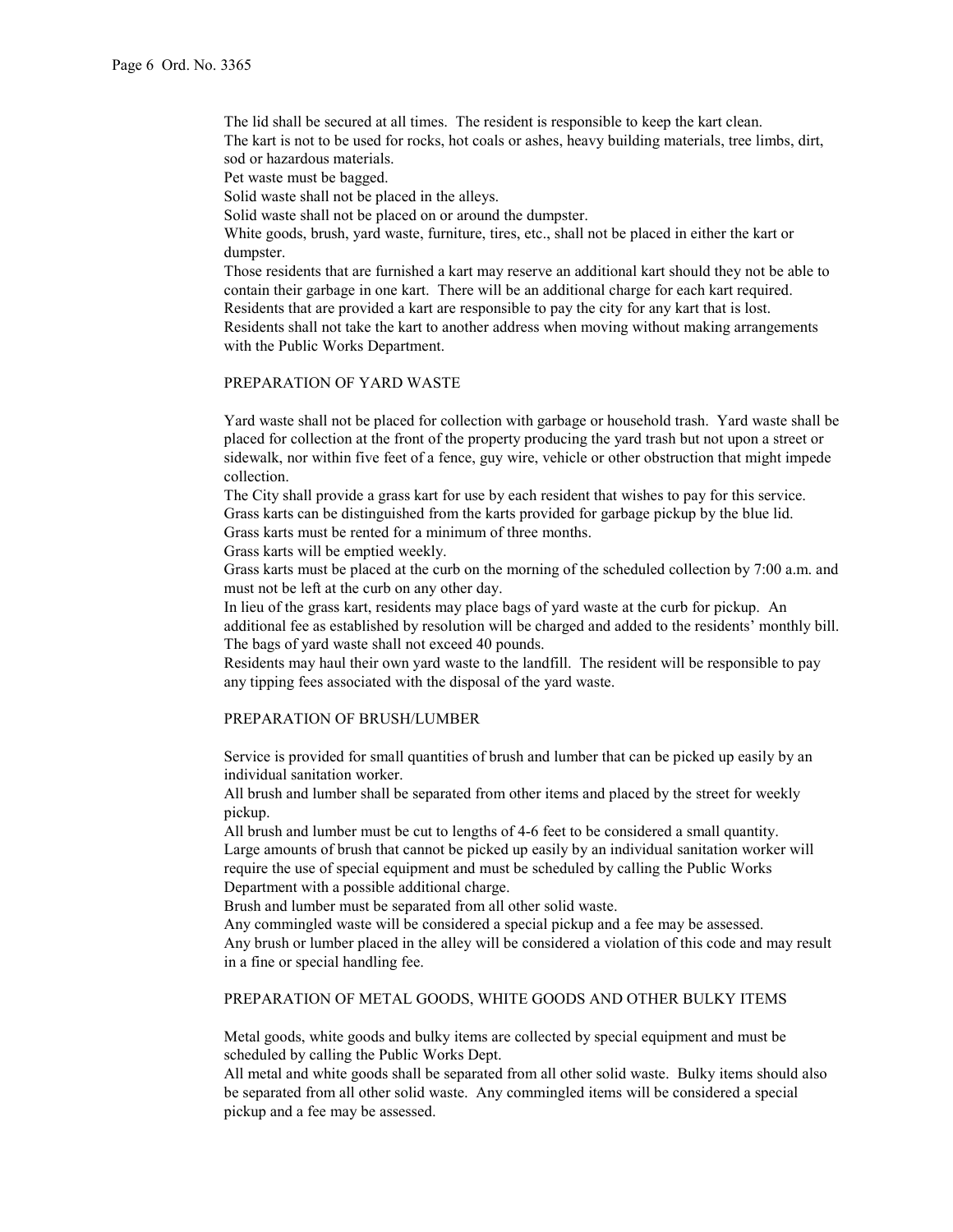Refrigerators, freezers and air conditioners require special handling and must be scheduled for pickup by calling the Public Works Department. All metal and white goods and other bulky items shall be placed for collection at the front of the property. Items placed for disposal shall not be placed more than two days in advance of the pickup unless prior arrangements have been made with the Public Works Department. Any metal, white goods, bulky items, refrigerators, freezers, heaters or air conditioners placed in the alley will be considered a violation of this code and may result in a fine and/or special handling fee.

Fees for disposal of metal and white goods are determined by a separate resolution and shall be approved annually by the City Commission.

## SPECIAL PICKUPS

Special pickups of solid waste including household trash, metal goods, white goods, bulky items and tires shall be made in accordance with this chapter and as determined by the Public Works Director or his designee. Large and heavy accumulations associated with an owner or renter moving out shall be considered a special pickup. Accumulation of more than three items will be considered as bulky items and will be subject to a special handling fee as set forth by resolution. The Public Works Director or his designee shall establish any fee not described in the fee resolution of the City Commission based upon actual City costs of collection and disposal of the solid waste.

Solid waste that is generated as the result of a code violation notice or citation shall be the responsibility of the owner/occupant to dispose of. Failure of the owner/occupant to dispose of the solid waste will be considered a separate violation. Any cost associated with the removal of Solid Waste by the City of Dodge City will be billed to the owner/occupant of the property.

## CONSTRUCTION DEBRIS AND YARD WASTE AND BRUSH GENERATED BY A LANDSCAPING BUSINESS

Landscaping businesses, such as tree trimmers, tree surgeons and yard and lawn services shall remove yard waste created by their work. The consumer shall be responsible to pay the costs of yard waste collection by the City for yard trash created by a landscape business.

15-508. MINIMUM STANDARDS FOR TRANSPORTATION OF SOLID WASTE.

The following minimum standards and requirements are hereby established for the sanitary transportation of solid waste:

Every vehicle used for the transportation of solid waste shall display a valid unrevoked permit, issued by the City to transport solid waste, unless exempted in accordance with the provisions of this article.

Every vehicle shall be provided with a means of covering the solid waste to be hauled and of keeping the contents securely contained. Covers shall be of metal, wood, or canvas providing that the contents of the body are securely held.

Every vehicle shall be kept well painted, clean and in good repair.

Every vehicle shall be cleaned as often as may be necessary to prevent odors and attraction of flies and vermin.

The vehicle licensed under the provisions of this article shall carry an identifying sign on each side and the rear thereof in letters not less than two inches in height and one inch in width, which shall be clearly legible and shall include the name under which the vehicle is licensed.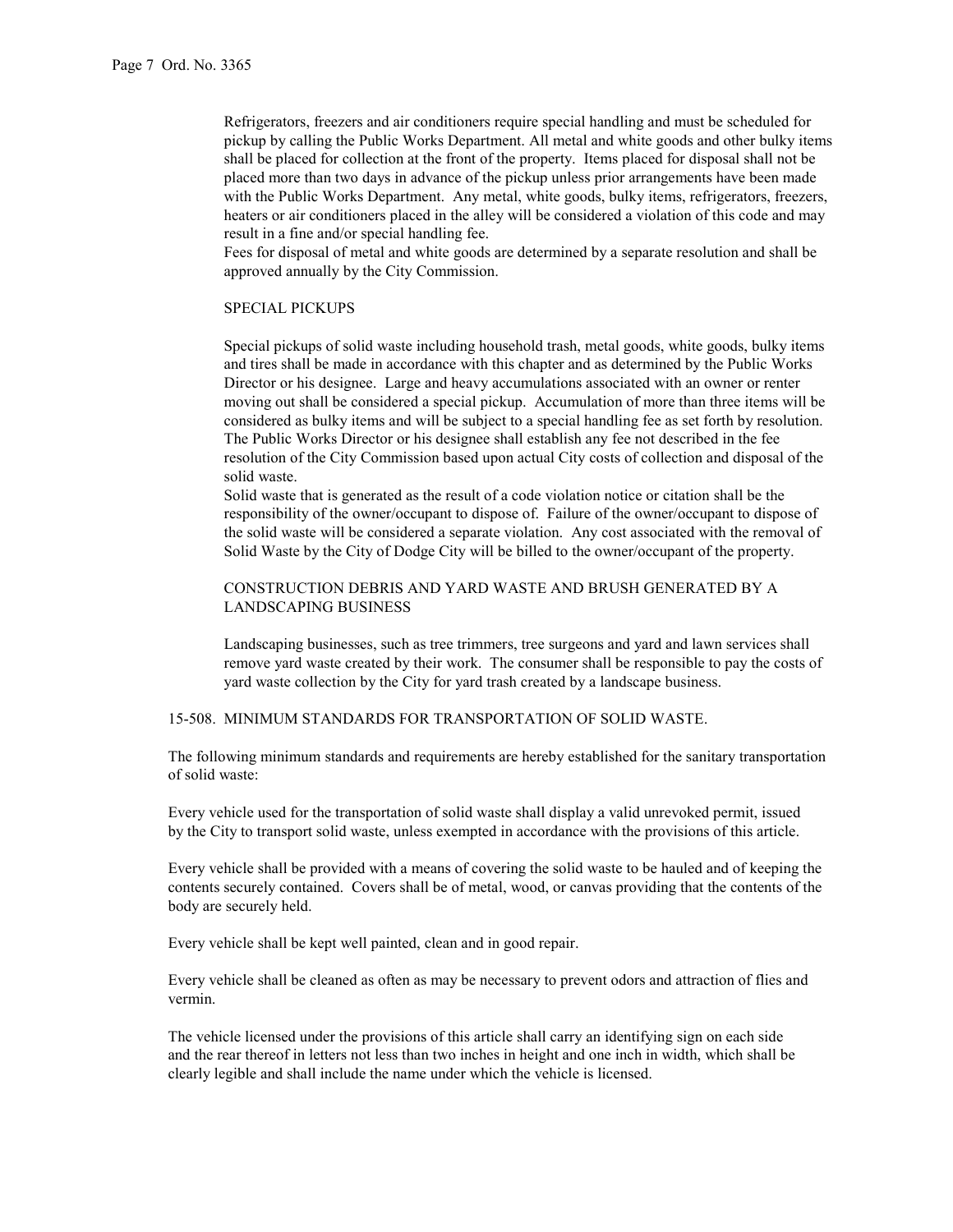No vehicle shall be loaded with solid waste in any manner which will permit the material to fall from the vehicle while the same is in motion. All solid waste materials being transported shall be adequately secured against any wind dispersal, jiggling or jarring which might allow such material to fall from the vehicle.

Any vehicle used for the transportation of or containers holding undrained garbage, swill or offal shall be constructed and maintained so as to prevent splash, spillage, drippage or leakage of liquid from the vehicle.

15-508. DISPOSITION OF TRASH OR REFUSE. All licensees shall only deliver solid waste to areas designated or approved by the City or the State Department of Health and Environment and shall not dispose of any solid waste by depositing or dumping the same in or upon any street, avenue, boulevard, alley, park or public grounds, or along the banks of any river, stream, drainage, canal, drainage ditch or natural water course within or without the City limits or in any unlicensed privately owned disposal area except as may be directed in areas designated by the City or the State Department of Health and Environment.

# 15-509. REGULATION OF PRIVATE SOLID WASTE COLLECTORS:

(a) LICENSE REQUIRED; EXCEPTIONS. It shall be unlawful for any person to collect, transport, or haul on any streets or alleys in the City or to dispose in any manner of any refuse accumulated in the City without first having obtained a private trash hauler's license in accordance with the terms of this article. Provided, this section shall not apply with the following:

- (1) The sanitation department or other departments of the City.
- (2) Any and all governmental agencies

(3) Persons who collect and transport refuse produced on premises owned or occupied by the person.

(4) Builders, wrecking or demolition contractor or other persons engaged in construction or similar occupations.

- (5) Persons, firms, or corporations engaged in occupations known as tree trimmers or tree surgeons, agriculture, arboriculture, horticulture, gardening, lawn care, landscaping, nursery work or similar occupations.
- (6) Provided, however, that such persons are not required to obtain a license under the provisions of this article shall comply with all other provisions of this article regulating the transportation of solid waste over and upon the streets and alleys of the City.
- (b) PRIVATE SOLID WASTE COLLECTORS shall have the capability of providing a complete solid waste collection service to businesses. Complete service shall mean adequate numbers of staff, trucks, containers and related equipment to provide the service required by each customer without solid wastes accumulating in objectionable quantities. Complete service shall also include office and facilities to provide maintenance of collection vehicles, and equipment to provide backup service in the event of breakdowns, delays because of inclement weather, closure of the landfill or other reasons so that solid wastes do not accumulate in objectionable quantities.

(c) LICENSE FEES. Effective January 1, 1985, License Fees for Private Collectors shall be set by Resolution of the City Commission but in no case shall such fee be less than 5% of the gross revenue derived from the sale of solid waste collection service within the corporate limits of the City as they exist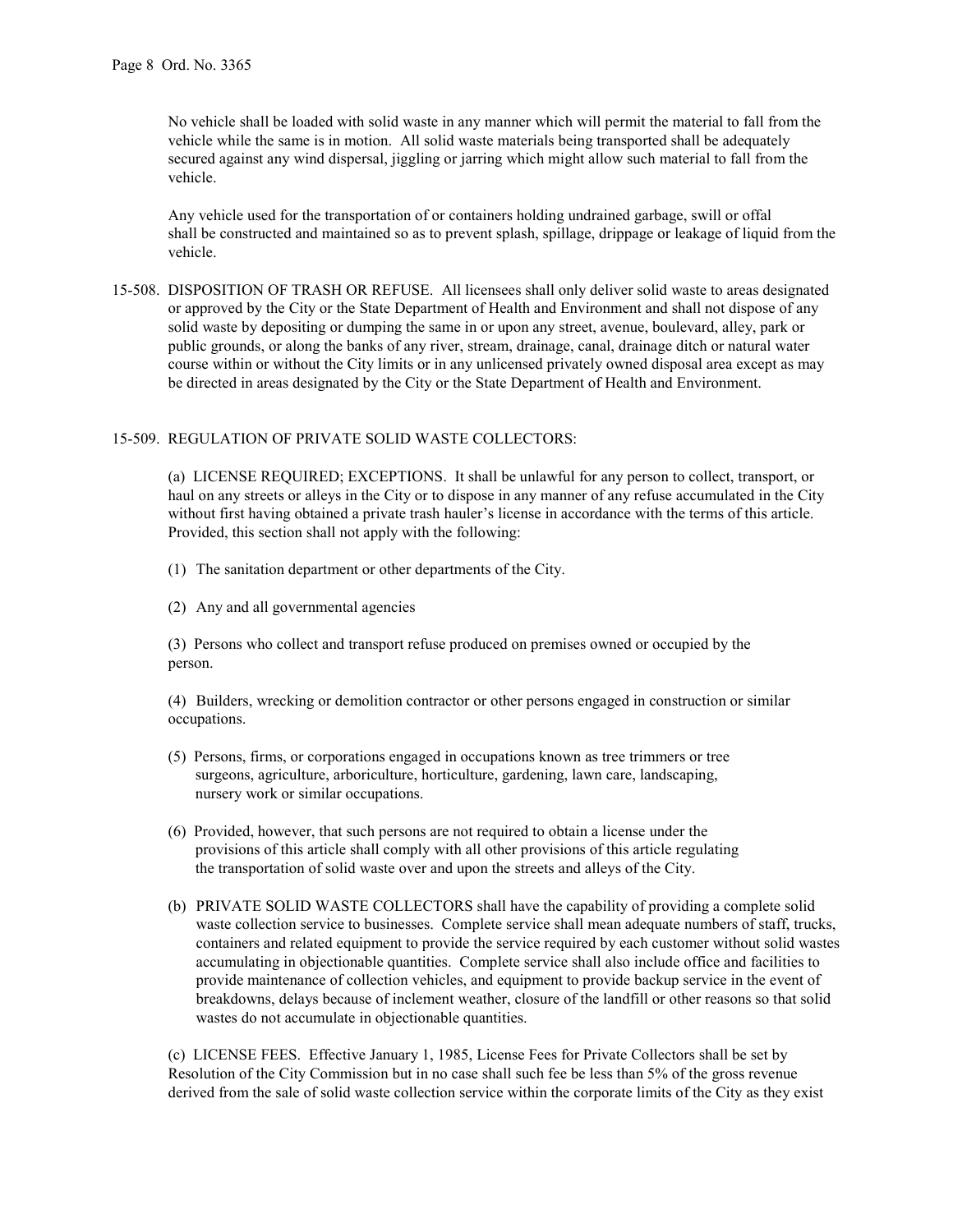from time to time. Such license fee shall be paid to the city each calendar quarter on the tenth business day after the first days of January, March, July, and October of each year.

(d)ADJUSTMENT. The amount of such license fee based on gross revenue may be changed by Resolution of the City Commission at any time, provided that such resolution shall be passed 30 days in advance of its effective date. Following its passage, the licensee shall be advised of the change by the City. Such change in percentage shall be effective with the next billing date following the effective date of said resolution. The City shall also publish a public announcement of the fee to be imposed in a newspaper of general circulation in the City.

(e) COLLECTOR'S RECORDS. The Collector shall provide at the time of payment a signed statement indicating the gross receipts based on charges within the corporate limits within the City of Dodge City. The City shall have the right to request any necessary records from the Collector to substantiate those receipts if it deems necessary. For the purpose of determining whether or not each and every residential or business account is paying the required service fee, the City shall also have the right to request and receive, after giving reasonable notice, names and addresses of all customers serviced by Private Collectors.

(f) INSURANCE COVERAGE. Insurance coverage for Private Collectors shall be issued by a company authorized to do business in Kansas and shall provide liability insurance in the aggregate of not less than the maximum liability of a government for claims arising out of a single occurrence as provided by the Kansas Tort Claims Act or other similar future law, said maximum limit now established at \$500,000. A certificate of insurance shall be furnished to the City Clerk and said certificate or endorsement thereto shall contain a provision that the issuer will not cancel or terminate the policy as filed with the City Clerk without giving of not less than 30 days notice of its intention to cancel or terminate to the City Clerk for and on behalf of the City of Dodge City.

(g) PRORATION OR REFUNDING OF LICENSE FEE. No license shall be issued for less than the annual fee provided for by this article and no portion of the license fee shall be prorated or refunded.

(h) COLLECTION OF LICENSE FEES. The City Clerk shall collect all license fees and deposit the same to the Sanitation Fund.

(i) INDEMNIFICATION OF THE CITY. Private Collectors shall, at all times, protect and hold the City harmless from all claims, action, suits, liability, loss, expense or damages of every kind and description, including investigation costs, court costs, and reasonable attorney's fees, which may accrue to or be suffered or claimed by any person or persons arising out of the negligence of said Private Collector in the ownership, maintenance, and operation of said solid waste collection business, and by reason of any license, property right or system used in the operation of said business, providing the City gives the Private Collector(s) prompt notice of any such claims, actions and suits, without limitation, in writing.

(j) LOCATION OF EQUIPMENT. The location of waste containers and the duration of use at such location shall be approved in advance by the City's Public Works Director. Containers shall be placed on private property and shall not interfere with the solid waste removal services provided by the City. The City shall have the right to, if necessary, direct the location of collection equipment, i.e. containers, etc. if those items cause a problem with regard to engress or egress to and from properties or other collection or operational activities of the City or other utility.

(k) MAXIMUM SERVICE FEES. Maximum service fees charged by the collector shall be filed with the City of Dodge City at times of annual licensing or other times that fees are adjusted for the various levels of service provided by the collector. If the City determines that it does not believe the rates filed are reasonable, it may request financial information from the private collector, justifying the reason for the rate level.